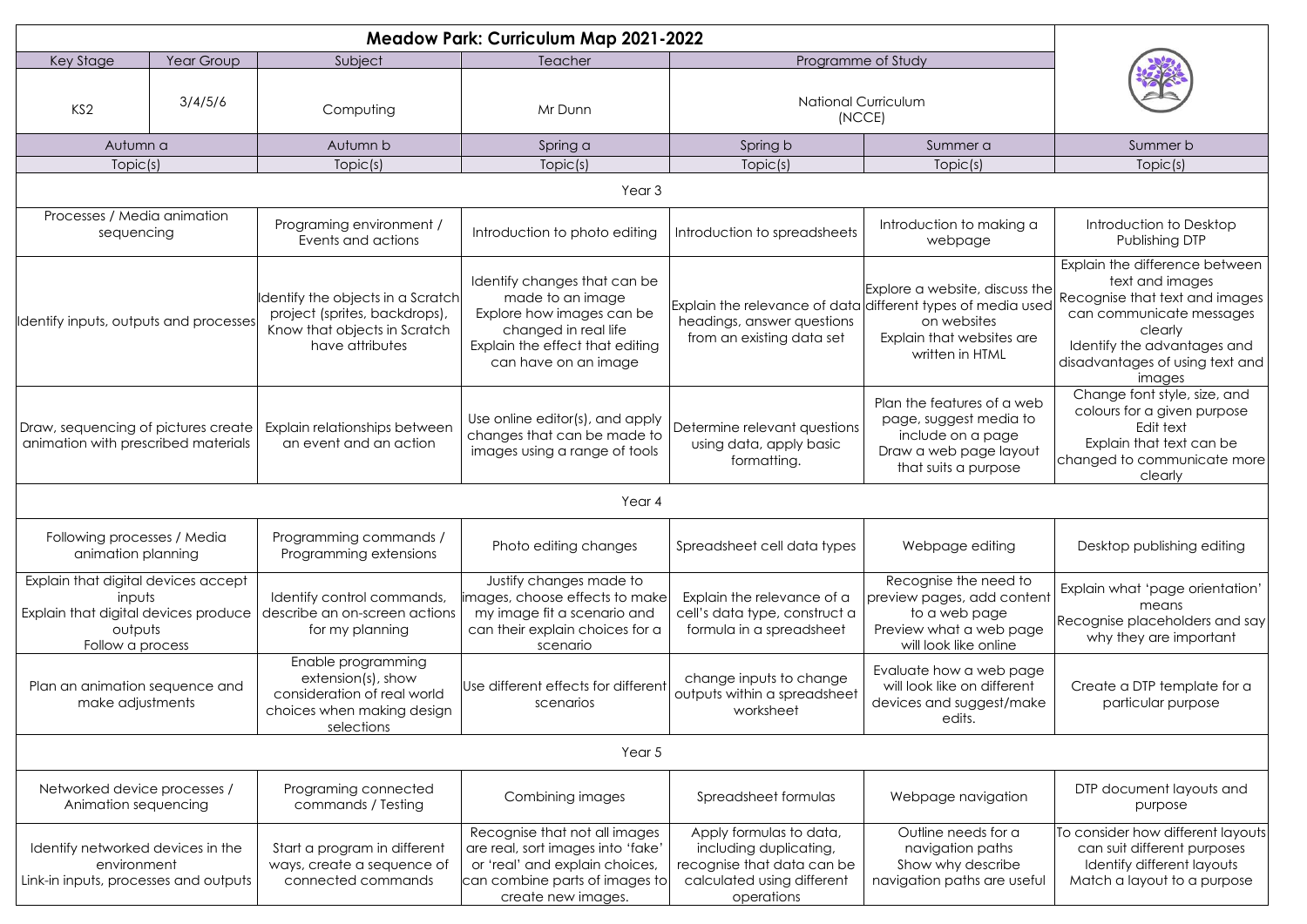| Plan a sequenced animation and use<br>onion skinning techniques                                     | Test programs against a given<br>designs, match codes to<br>outcomes and modify a<br>program using a design                   | Talk and discuss fake images                                                                                             | Create a formula which<br>includes a range of cells and<br>apply a formula to multiple<br>cells by duplicating it | Make multiple web pages<br>and link them using hyperlinks                                                                           | Choose a suitable layouts for a<br>given purposes                                                                |  |  |  |
|-----------------------------------------------------------------------------------------------------|-------------------------------------------------------------------------------------------------------------------------------|--------------------------------------------------------------------------------------------------------------------------|-------------------------------------------------------------------------------------------------------------------|-------------------------------------------------------------------------------------------------------------------------------------|------------------------------------------------------------------------------------------------------------------|--|--|--|
| Year 6                                                                                              |                                                                                                                               |                                                                                                                          |                                                                                                                   |                                                                                                                                     |                                                                                                                  |  |  |  |
| Network connections / Animation<br>media                                                            | Programing choices /<br>Implementing and justifying<br>designs                                                                | Adding elements and gathering<br>feedback                                                                                | Data representation                                                                                               | Linking and embedding<br>webpage content                                                                                            | Real world DTP                                                                                                   |  |  |  |
| Identify how devices in a network are<br>connected<br>Identify the benefits of computer<br>networks | Build a sequence of<br>commands; decide the actions<br>for each sprite in a program.<br>Make design choices for my<br>artwork | Add other elements to photo<br>editing project file(s), compare<br>the original image(s) with a<br>completed publication | Use a graph(s) to show the<br>answers to questions, utilise a<br>range of graph types                             | Recognise the implications of<br>linking to content owned by<br>other people<br>Create hyperlinks to link to<br>other people's work | Identify the uses of desktop<br>publishing in the real world<br>State why desktop publishing<br>might be helpful |  |  |  |
| Utilising other animation and effects<br>Embedding music media                                      | Develop design choices and<br>justify them, implement<br>planned design(s)                                                    | Evaluate the impact of a<br>publication(s) on others through<br>feedback                                                 | data to provide solutions                                                                                         | Use formula to calculate the Evaluate the user experience<br>of a website                                                           | Compare work made on<br>desktop publishing to work<br>created by hand                                            |  |  |  |
| <b>Assessment Tasks</b>                                                                             | <b>Assessment Tasks</b>                                                                                                       | <b>Assessment Tasks</b>                                                                                                  | <b>Assessment Tasks</b>                                                                                           | <b>Assessment Task</b>                                                                                                              | <b>Assessment Tasks</b>                                                                                          |  |  |  |
| Learners to create a range of posters,<br>leaflets and workbook evidence                            | Create a range of offline and<br>online coding files.<br>Role play coding logic                                               | Create photo editing files with<br>suitable naming conventions<br>Written development of ideas<br>and processes          | Create worksheets within a<br>spreadsheet files<br>Develop written ideas sheets<br>to support thought processes   | Create HTML files both online<br>and offline<br>Show screen shot evidence<br>of editor software                                     | Model planned solutions using<br>manual planning methods<br>Create versions of DTP files                         |  |  |  |
| Develop electronic evidence files<br>and screen shots of developmental<br>steps                     | Screen shot evidence and<br>drawings of predicted coding<br>outcomes                                                          | Present a range of images in a<br>finalized presentation to class<br>group                                               | Screen shot and printout<br>electronic evidence of sheets,<br>both standard and formulae<br>views                 | Role play and share verbal<br>explanations of technical<br>functions                                                                | Discuss and share opinions and<br>justify their decisions within<br>annotations                                  |  |  |  |